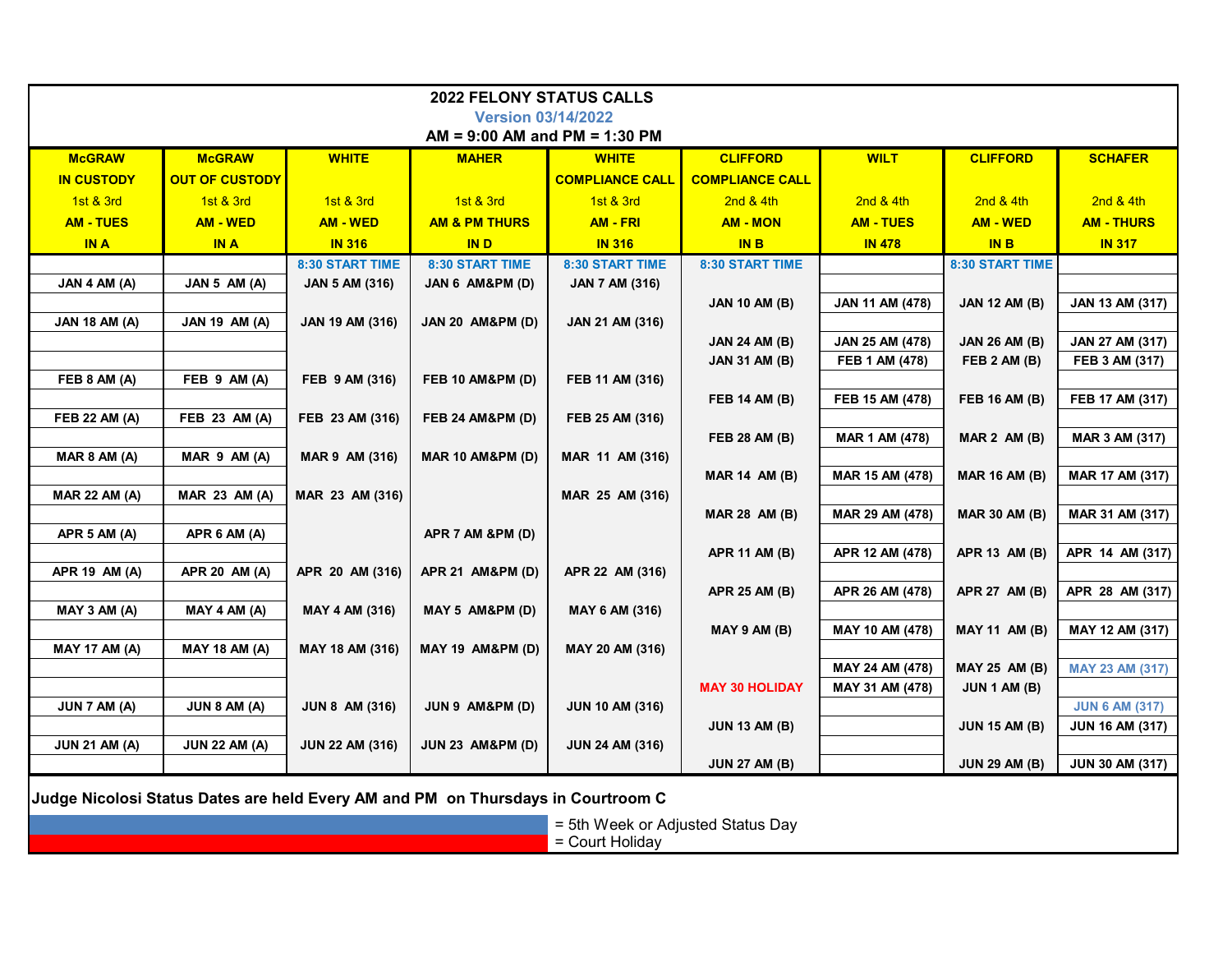| <b>2022 FELONY STATUS CALLS</b>                                                  |                       |                        |                             |                        |                        |                        |                      |                        |  |  |  |  |
|----------------------------------------------------------------------------------|-----------------------|------------------------|-----------------------------|------------------------|------------------------|------------------------|----------------------|------------------------|--|--|--|--|
| <b>Version 03/14/2022</b>                                                        |                       |                        |                             |                        |                        |                        |                      |                        |  |  |  |  |
| $AM = 9:00 AM$ and PM = 1:30 PM                                                  |                       |                        |                             |                        |                        |                        |                      |                        |  |  |  |  |
| <b>McGRAW</b>                                                                    | <b>McGRAW</b>         | <b>WHITE</b>           | <b>MAHER</b>                | <b>WHITE</b>           | <b>CLIFFORD</b>        | <b>WILT</b>            | <b>CLIFFORD</b>      | <b>SCHAFER</b>         |  |  |  |  |
| <b>IN CUSTODY</b>                                                                | <b>OUT OF CUSTODY</b> |                        |                             | <b>COMPLIANCE CALL</b> | <b>COMPLIANCE CALL</b> |                        |                      |                        |  |  |  |  |
| 1st & 3rd                                                                        | 1st & 3rd             | 1st & 3rd              | 1st & 3rd                   | 1st & 3rd              | 2nd & 4th              | 2nd & 4th              | 2nd & 4th            | 2nd & 4th              |  |  |  |  |
| <b>AM - TUES</b>                                                                 | <b>AM - WED</b>       | <b>AM - WED</b>        | <b>AM &amp; PM THURS</b>    | <b>AM - FRI</b>        | <b>AM - MON</b>        | <b>AM - TUES</b>       | <b>AM - WED</b>      | <b>AM - THURS</b>      |  |  |  |  |
| <b>INB</b>                                                                       | <b>IN C</b>           | <b>IN 316</b>          | <b>IND</b>                  | <b>IN 316</b>          | <b>IN B</b>            | <b>IN 478</b>          | <b>IN B</b>          | <b>IN 317</b>          |  |  |  |  |
|                                                                                  |                       | <b>8:30 START TIME</b> | 8:30 START TIME             | 8:30 START TIME        | 8:30 START TIME        |                        | 8:30 START TIME      |                        |  |  |  |  |
| JUL 5 AM (A)                                                                     | JUL 6 AM (A)          | <b>JUL 6 AM (316)</b>  | JUL 7 AM&PM (D)             | <b>JUL 8 AM (316)</b>  |                        |                        |                      |                        |  |  |  |  |
|                                                                                  |                       |                        |                             |                        | <b>JUL 11 AM (B)</b>   | <b>JUL 12 AM (478)</b> | <b>JUL 13 AM (B)</b> | <b>JUL 14 AM (317)</b> |  |  |  |  |
| <b>JUL 19 AM (A)</b>                                                             | <b>JUL 20 AM (A)</b>  | <b>JUL 20 AM (316)</b> | <b>JUL 21 AM&amp;PM (D)</b> | <b>JUL 22 AM (316)</b> |                        |                        |                      |                        |  |  |  |  |
|                                                                                  |                       |                        |                             |                        | <b>JUL 25 AM (B)</b>   | <b>JUL 26 AM (478)</b> | <b>JUL 27 AM (B)</b> | <b>JUL 28 AM (317)</b> |  |  |  |  |
| AUG 2 AM (A)                                                                     | AUG 3 AM (A)          | AUG 3 AM (316)         | AUG 4 AM&PM (D)             | AUG 5 AM (316)         |                        |                        |                      |                        |  |  |  |  |
|                                                                                  |                       |                        |                             |                        | AUG 8 AM (B)           | AUG 9 AM (478)         | <b>AUG 10 AM (B)</b> | AUG 11 AM (317)        |  |  |  |  |
| <b>AUG 16 AM (A)</b>                                                             | <b>AUG 17 AM (A)</b>  | AUG 17 AM (316)        | <b>AUG 18 AM&amp;PM (D)</b> | AUG 19 AM (316)        |                        |                        |                      |                        |  |  |  |  |
|                                                                                  |                       |                        |                             |                        |                        | AUG 23 AM (478)        |                      | AUG 25 AM (317)        |  |  |  |  |
|                                                                                  |                       |                        |                             |                        | <b>AUG 29 AM (B)</b>   | AUG 30 AM (478)        | <b>AUG 31 AM (B)</b> | SEP 1 AM (317)         |  |  |  |  |
| SEP 6 AM (A)                                                                     | SEP 7 AM (A)          | SEP 7 AM (316)         | SEP 8 AM&PM (D)             | <b>SEP 9 AM (316)</b>  |                        |                        |                      |                        |  |  |  |  |
|                                                                                  |                       |                        |                             |                        | SEP 12 AM (B)          | SEP 13 AM (478)        | <b>SEP 14 AM (B)</b> | SEP 15 AM (317)        |  |  |  |  |
| SEP 20 AM (A)                                                                    | SEP 21 AM (A)         | SEP 21 AM (316)        | <b>SEP 22 AM&amp;PM (D)</b> | SEP 23 AM (316)        |                        |                        |                      |                        |  |  |  |  |
|                                                                                  |                       |                        |                             |                        | <b>SEP 26 AM (B)</b>   | <b>SEP 27 AM (478)</b> | <b>SEP 28 AM (B)</b> | SEP 29 AM (317)        |  |  |  |  |
| OCT 4 AM (A)                                                                     | OCT 5 AM (A)          | OCT 5 AM (316)         | OCT 6 AM&PM (D)             | OCT 7 AM (316)         |                        |                        |                      |                        |  |  |  |  |
|                                                                                  |                       |                        |                             |                        | <b>OCT 10 HOLIDAY</b>  |                        | OCT 12 AM (B)        | OCT 13 AM (317)        |  |  |  |  |
| OCT 18 AM (A)                                                                    | OCT 19 AM (A)         | OCT 19 AM (316)        | OCT 20 AM&PM (D)            | OCT 21 AM (316)        |                        |                        |                      |                        |  |  |  |  |
|                                                                                  |                       |                        |                             |                        | OCT 24 AM (B)          | <b>OCT 25 AM (478)</b> | OCT 26 AM (B)        | OCT 27 AM (317)        |  |  |  |  |
|                                                                                  |                       |                        |                             | <b>NOV 11 HOLIDAY</b>  | OCT 31 AM (B)          | <b>NOV 1 AM (478)</b>  | NOV 2 AM (B)         | NOV 3 AM (317)         |  |  |  |  |
| NOV 8 AM (A)                                                                     | NOV 9 AM (A)          | <b>NOV 9 AM (316)</b>  | NOV 10 AM&PM (D)            |                        | <b>NOV 14 AM (B)</b>   | <b>NOV 15 AM (478)</b> | <b>NOV 16 AM (B)</b> | NOV 17 AM (317)        |  |  |  |  |
| <b>NOV 22 AM (A)</b>                                                             | <b>NOV 23 AM (A)</b>  | <b>NOV 23 AM (A)</b>   | <b>NOV 24 HOLIDAY</b>       | <b>NOV 25 HOLIDAY</b>  |                        |                        |                      |                        |  |  |  |  |
|                                                                                  |                       |                        |                             |                        | <b>NOV 28 AM (B)</b>   | <b>NOV 29 AM (478)</b> | <b>NOV 30 AM (B)</b> | <b>DEC 1 AM (317)</b>  |  |  |  |  |
| DEC 6 AM (A)                                                                     | DEC 7 AM (A)          | <b>DEC 7 AM (316)</b>  | DEC 8 AM&PM (D)             | <b>DEC 9 AM (316)</b>  |                        |                        |                      |                        |  |  |  |  |
|                                                                                  |                       |                        |                             |                        | <b>DEC 12 AM (B)</b>   | <b>DEC 13 AM (478)</b> | <b>DEC 14 AM (B)</b> | DEC 15 AM (317)        |  |  |  |  |
| <b>DEC 20 AM (A)</b>                                                             | <b>DEC 21 AM (A)</b>  | DEC 21 AM (316)        | DEC 22 AM&PM (D)            | <b>DEC 23 HOLIDAY</b>  |                        |                        |                      |                        |  |  |  |  |
|                                                                                  |                       |                        |                             |                        | <b>DEC 26 HOLIDAY</b>  | <b>DEC 27 AM (478)</b> | <b>DEC 28 AM (B)</b> | <b>DEC 29 AM (317)</b> |  |  |  |  |
|                                                                                  |                       |                        |                             |                        |                        |                        |                      |                        |  |  |  |  |
| Judge Nicolosi Status Dates are held Every AM and PM on Thursdays in Courtroom C |                       |                        |                             |                        |                        |                        |                      |                        |  |  |  |  |
| = 5th Week or Adjusted Status Day                                                |                       |                        |                             |                        |                        |                        |                      |                        |  |  |  |  |
| = Court Holiday                                                                  |                       |                        |                             |                        |                        |                        |                      |                        |  |  |  |  |